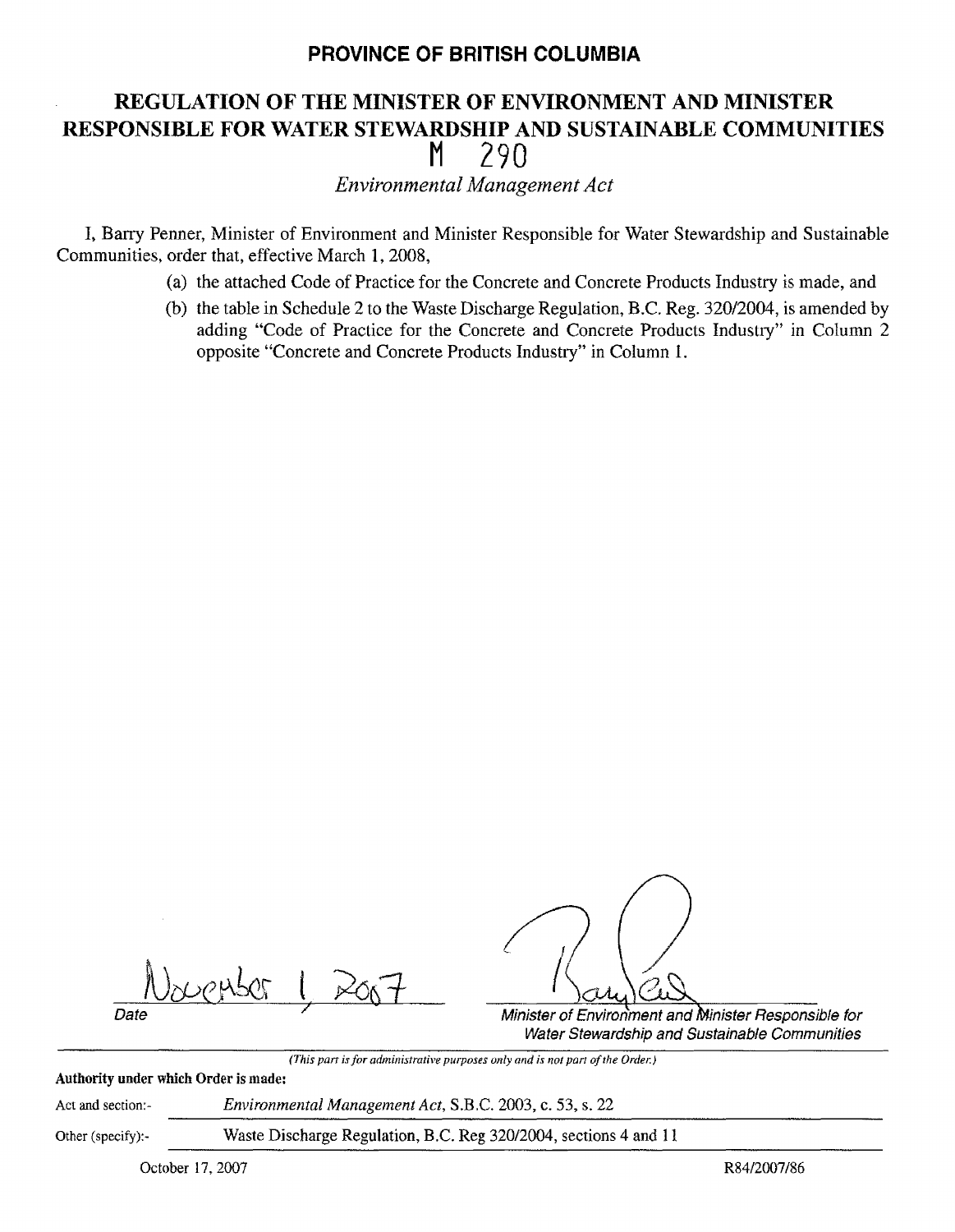## **CODE OF PRACTICE FOR THE CONCRETE AND CONCRETE PRODUCTS INDUSTRY**

#### **Definitions and interpretation**

**1** (1) In this Code:

**"Act"** means the *Environmental Management Act;* 

- **"British Columbia Environmental Laboratory Manual"** means the *British Columbia Environmental Laboratory Manual: 2007* -- *For the Analysis of Wastewater, Sediment, Biological Materials and Discrete Ambient Air Samples,*  published by the minister;
- **''British Columbia Field Sampling Manual"** means the *British Columbia Field Sampling Manual: 2003* -- *For Continuous Monitoring and the Collection of Air, Air-Emission, Water, Wastewater, Soil, Sediment and Biological Samples,*  published by the minister;
- **"concrete and concrete products industry"** has the same meaning as in Schedule 2 of the Waste Discharge Regulation;
- **"establishment"** means an establishment in the concrete and concrete products industry;
- **"establishment premises"** means, in relation to an establishment, any land, building or premises in or on which the establishment engages in manufacturing ready-mix concrete or concrete products, including any areas in or on which activities related to that manufacturing, such as selling, displaying, storing or packaging, take place;
- **"establishment runoff''** means runoff, whether from rainfall, snow or snowmelt, at or from establishment premises;
- **"groundwater''** has the same meaning as in the Municipal Sewage Regulation, B.C. Reg. 129/99;
- **''process water''** means, in relation to an establishment, any water-based discharge produced in the course of manufacturing concrete products or ready-mix concrete at establishment premises, including such discharge resulting from the use of water in
	- (a) dust suppression at establishment premises, or
	- (b) cleaning establishment premises or any vehicle or other facility of the establishment,

but does not include domestic sewage, as defined in the Sewerage System Regulation;

- **''publish"** includes posting on a publicly accessible website maintained by the minister;
- **"Sewerage System Regulation"** means the Sewerage System Regulation, B.C. Reg. 326/2004;
- **"sludge"** means sand, gravel or cement deposits that accumulate in a settling pond or settling basin;
- **"surface water''** has the same meaning as in the Sewerage System Regulation;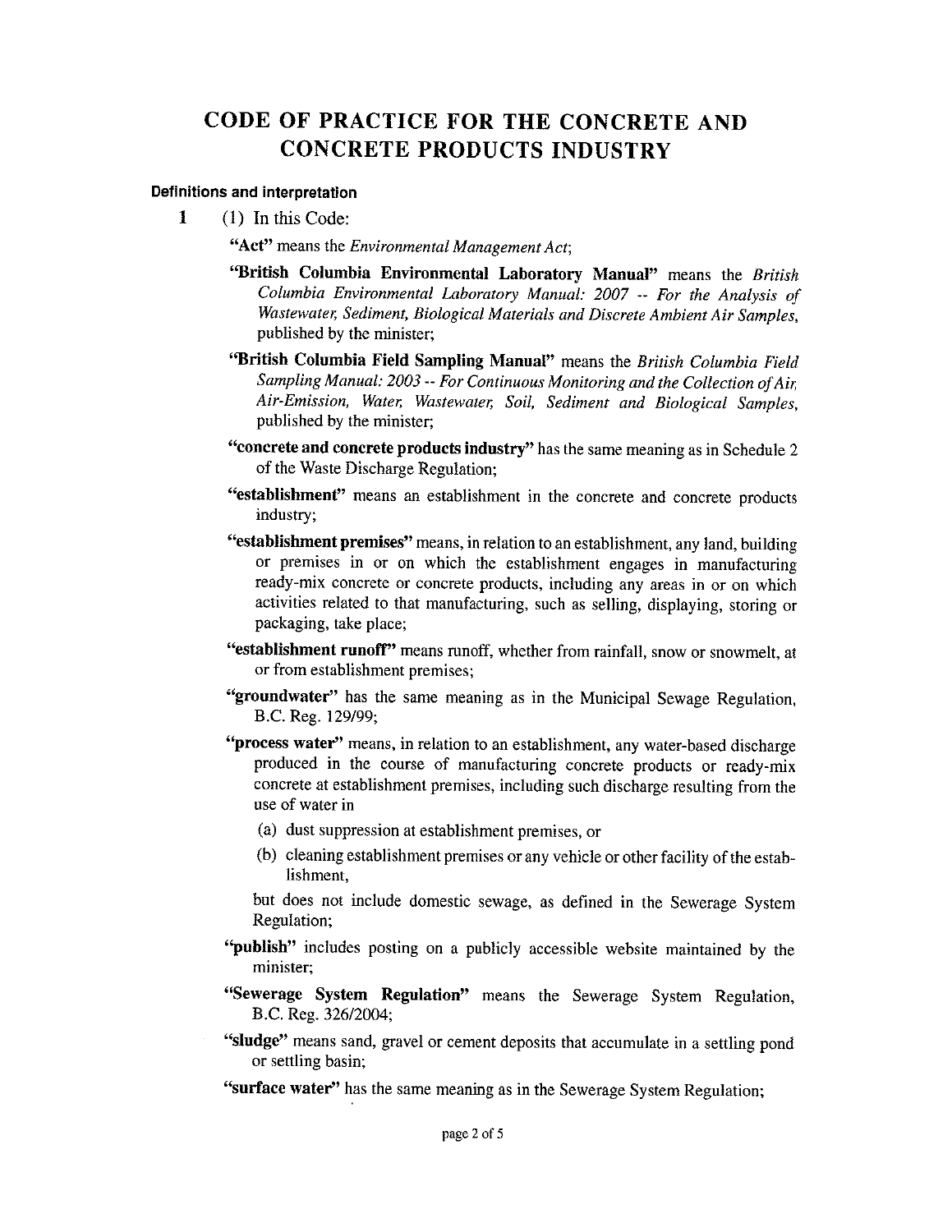- **''waste concrete"** means, in relation to an establishment, any sludge or concrete or both, which are produced in the operations of the establishment but are not used, recycled or reused in the manufacture of concrete products or ready-mix concrete or for any other purpose;
- **"Waste Discharge Regulation"** means the Waste Discharge Regulation, B.C. Reg. 320/2004.
- (2) The following are prescribed as waste for the purposes of paragraph (g) of the definition of "waste" in the Act:
	- (a) process water;
	- (b) silo emissions described in section 4 of this code;

#### **Registration required**

**2** A person must register with a director under section 4 of the Waste Discharge Regulation for the purposes of an exemption in relation to this code.

#### **Dust control**

- **3** A person operating an establishment
	- (a) must take measures to control dust produced in the operation of the establishment, including any dust produced at the establishment premises by traffic, storage activities or the handling of materials, and
	- (b) must ensure that such dust does not cause pollution.

#### **Authorized discharge: silo emissions and air quality**

- **4** (1) If there is a silo at or on establishment premises, a person operating the establishment
	- (a) must implement a particulate control system for the collection, control and suppression of emissions discharged to the air from the silo, and
	- (b) must ensure that those silo emissions do not cause pollution.
	- (2) The opacity of silo emissions discharged to the air must not exceed 10% averaged over 6 consecutive minutes.
	- (3) The operator under subsection(]) must ensure that the particulate control system is inspected at least once a month to verify that it is in good working order.

#### **Disposal of waste concrete**

**5** A person operating an establishment must ensure that waste concrete is not disposed of in a manner that causes pollution.

#### **Authorized discharge: effluent and groundwater quality**

- **6** ( 1) Process water of an establishment must not be discharged to the ground except in accordance with subsection (2).
	- (2) A person operating an establishment must ensure that its process water and establishment runoff do not cause pollution of any groundwater.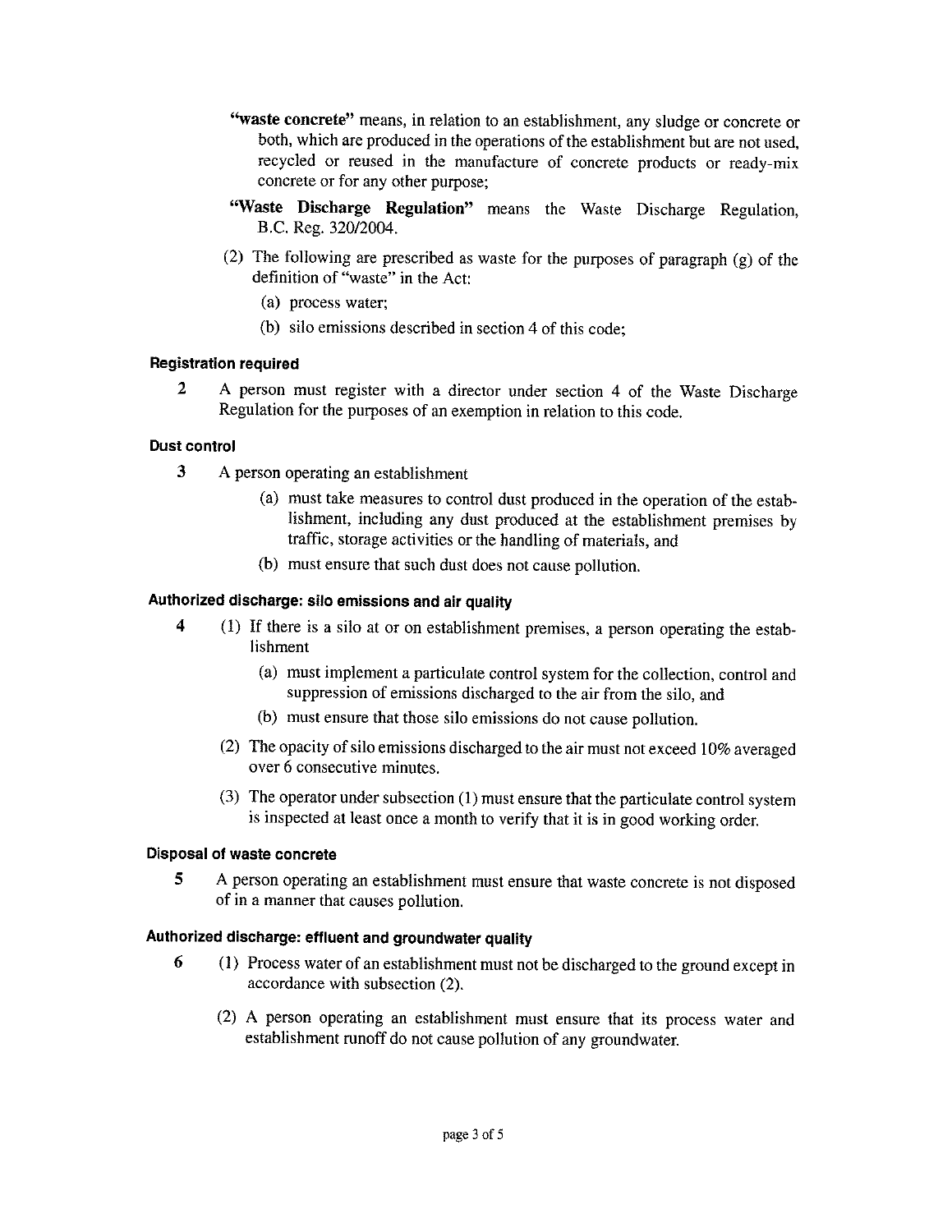### **Authorized discharge: effluent and surface and marine water quality**

- **7** (I) Process water of an establishment must not be discharged into surface water or marine water except in accordance with this section.
	- (2) A person operating an establishment
		- (a) must implement an effluent treatment system for the treatment of process water and establishment runoff discharged or flowing into surface water or marine water, and
		- (b) must ensure that such process water or establishment runoff
			- (i) has a pH level of no less than 6.5 and no more than 9,
			- (ii) contains no more than 75 mg/L total suspended solids,
			- (iii) contains no more than 15 mg/L total extractable hydrocarbons, and
			- (iv) is not acutely lethal to fish.
	- (3) The operator under subsection (2) must ensure that the effluent treatment system is inspected at least once a month to verify that it is in good working order.
	- (4) For the purposes of subsection (2) (b) (iv), **"acutely lethal to fish",** in respect of any process water or establishment runoff, means that the process water or establishment runoff, at 100% concentration, kills more than 50% of the rainbow trout in a 96-hour LC50 rainbow trout bioassay.

#### **Monthly effluent sampling and analysis**

- **8** (I) A person operating an establishment must ensure that its process water and establishment runoff is sampled and analyzed at least once a month and in accordance with this section.
	- (2) The sampling must be performed using
		- (a) the procedures described in the British Columbia Field Sampling Manual, as amended from time to time, or
		- (b) alternate procedures approved by a director.
	- (3) The analysis must be performed using
		- (a) the procedures described in the British Columbia Environmental Laboratory Manual, as amended from time to time, or
		- (b) alternate procedures approved by a director.
	- (4) A record of the sampling and analysis must be made and it must include all of the following information:
		- (a) the name of the person performing the sampling and analysis;
		- (b) the name of the person making the record;
		- ( c) the date of the sampling and the analysis;
		- (d) the date on which the record is made;
		- (e) the procedures used in performing the sampling or analysis, as the case may be;
		- (f) the results of the analysis with reference to the standards described in section  $7(2)$  (b) (i) to (iii).